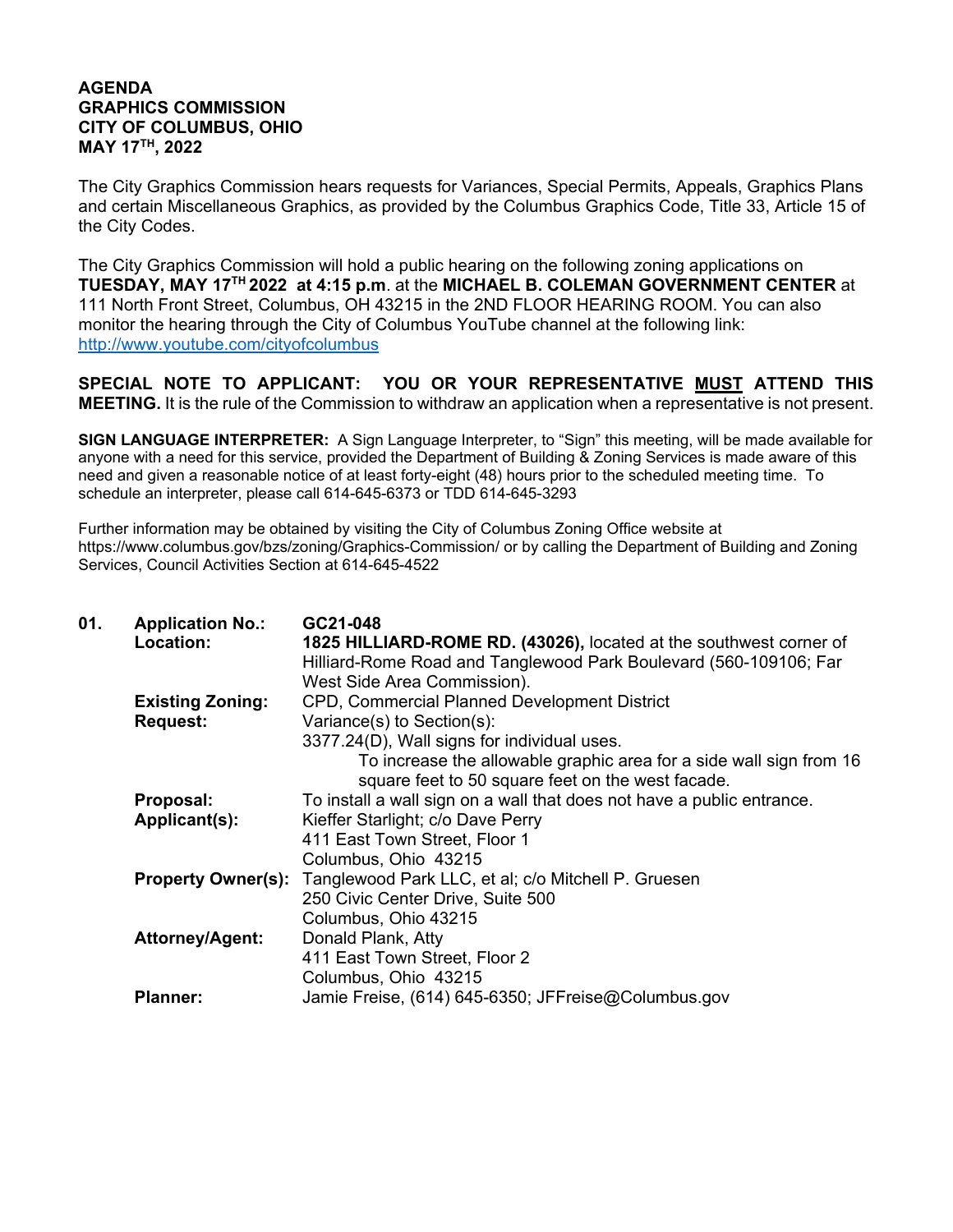| 02. | <b>Application No.:</b><br>Location: | GC22-009<br>579 WEST 5TH AVENUE (43201), located on the south side of West Fifth<br>Avenue, approximately 275 feet west of Perry Street. (010-299079;<br>Harrison West Society). |
|-----|--------------------------------------|----------------------------------------------------------------------------------------------------------------------------------------------------------------------------------|
|     | <b>Existing Zoning:</b>              | I, Institutional District                                                                                                                                                        |
|     | <b>Request:</b>                      | Variance(s) to Section(s):                                                                                                                                                       |
|     |                                      | 3377.24, Wall Signs                                                                                                                                                              |
|     |                                      | To allow a wall sign on an elevation that does not have a public                                                                                                                 |
|     |                                      | entrance.                                                                                                                                                                        |
|     | Proposal:                            | To install a 56 square foot illuminated wall sign.                                                                                                                               |
|     | Applicant(s):                        | David Perry Company, LLC                                                                                                                                                         |
|     |                                      | 411 East Town St, FI 1                                                                                                                                                           |
|     |                                      | Columbus, Ohio 43215                                                                                                                                                             |
|     | <b>Property Owner(s):</b>            | Harrison West Senior Living, LLC                                                                                                                                                 |
|     |                                      | 579 West 5th Avenue                                                                                                                                                              |
|     |                                      | Columbus, Ohio 43201                                                                                                                                                             |
|     | Attorney/Agent:                      | Donald Plank                                                                                                                                                                     |
|     |                                      | 411 East Town St, FI 2                                                                                                                                                           |
|     |                                      | Columbus, Ohio 43215                                                                                                                                                             |
|     | <b>Planner:</b>                      | Adam Trimmer, (614)645-2749; ADTrimmer@Columbus.gov                                                                                                                              |
| 03. |                                      | GC22-006                                                                                                                                                                         |
|     | <b>Application No.:</b><br>Location: | 1400 AUTO MALL DR. (43228), located on the east side of Auto Mall                                                                                                                |
|     |                                      | Drive, approximately 575 feet south of Georgesville Road. (570-209898;                                                                                                           |
|     |                                      | Westland Area Commission).                                                                                                                                                       |
|     | <b>Existing Zoning:</b>              | M, Manufacturing District                                                                                                                                                        |
|     | <b>Request:</b>                      | Graphics Plan(s) to Section(s):                                                                                                                                                  |
|     |                                      | 3382.07, Graphics plan.                                                                                                                                                          |
|     |                                      | To repeal and replace a Graphics Plan.                                                                                                                                           |
|     | Proposal:                            | To install multiple ground, wall and directional signs for an automobile                                                                                                         |
|     |                                      | dealership.                                                                                                                                                                      |
|     | Applicant(s):                        | GAPH, LLC.                                                                                                                                                                       |
|     |                                      | 1495 Automall Drive                                                                                                                                                              |
|     |                                      | Columbus, Ohio 43228                                                                                                                                                             |
|     | <b>Property Owner(s):</b>            | Applicant                                                                                                                                                                        |
|     |                                      |                                                                                                                                                                                  |
|     |                                      |                                                                                                                                                                                  |
|     | <b>Attorney/Agent:</b>               | Zoning Resources, c/o Rebecca Green<br><b>PO Box 171</b>                                                                                                                         |
|     |                                      | Commercial Point, Ohio 43116                                                                                                                                                     |
|     | <b>Planner:</b>                      | Jamie Freise, (614) 645-6350; JFFreise@Columbus.gov                                                                                                                              |